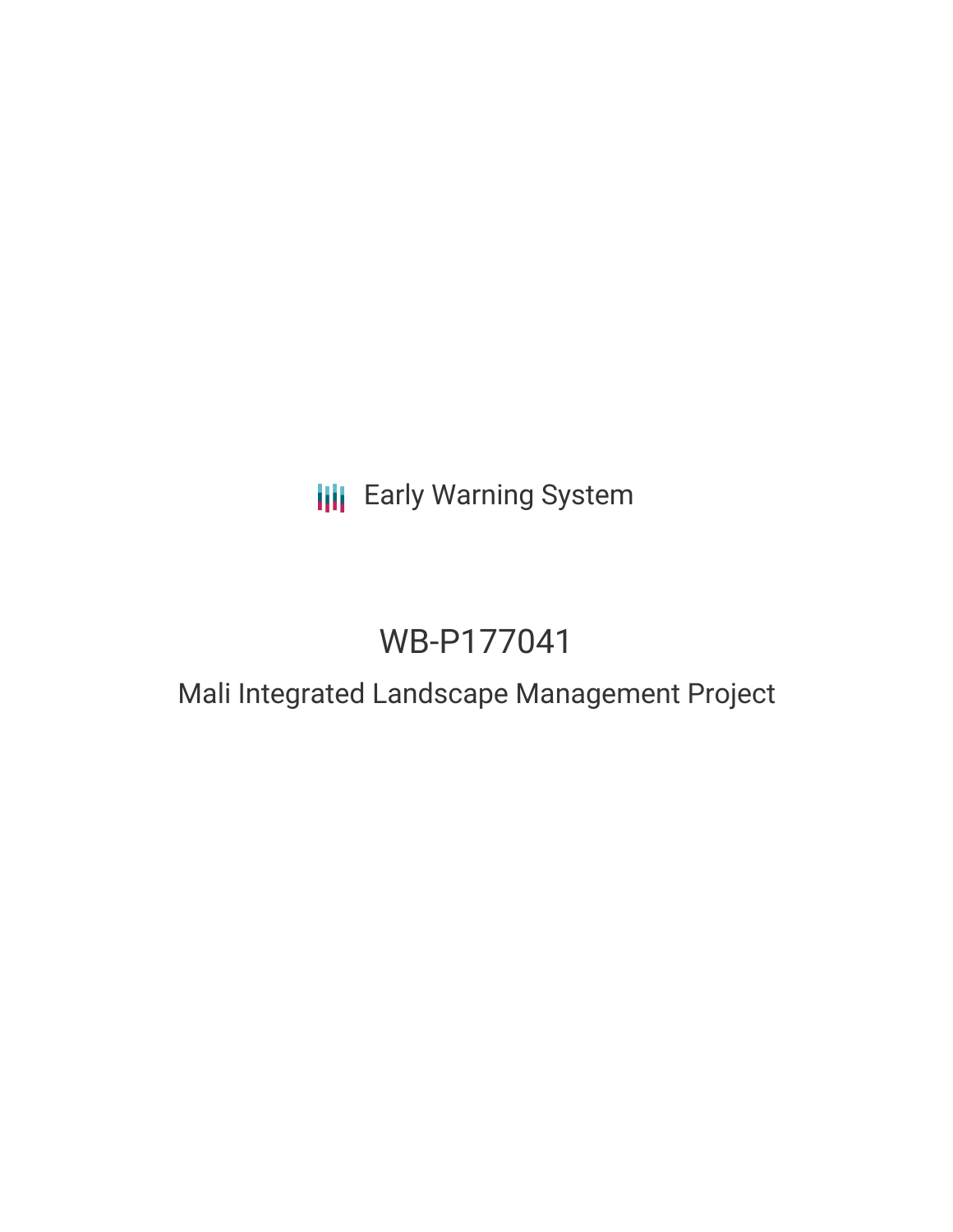

### **Quick Facts**

| <b>Countries</b>               | Mali                           |
|--------------------------------|--------------------------------|
| <b>Financial Institutions</b>  | World Bank (WB)                |
| <b>Status</b>                  | Active                         |
| <b>Bank Risk Rating</b>        | A                              |
| <b>Voting Date</b>             | 2022-06-23                     |
| <b>Borrower</b>                | Government of Mali             |
| <b>Sectors</b>                 | <b>Climate and Environment</b> |
| <b>Investment Type(s)</b>      | Grant, Loan                    |
| <b>Investment Amount (USD)</b> | \$75.00 million                |
| <b>Grant Amount (USD)</b>      | \$75.00 million                |
| <b>Project Cost (USD)</b>      | \$150.00 million               |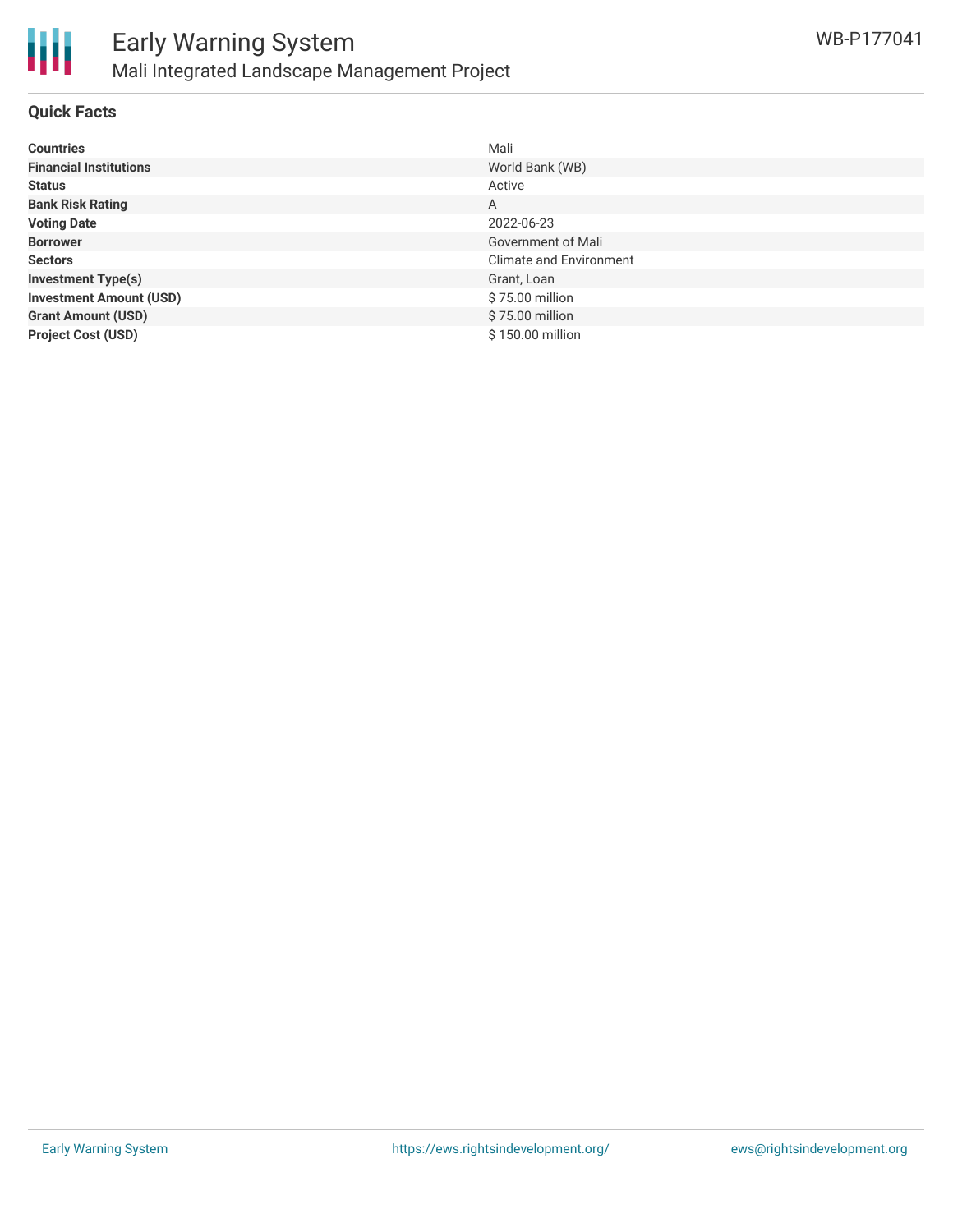

## **Project Description**

According to the bank website, the objective of this project is to rebuild land ecological integrity and enhance people's lives in targeted communes in Mali.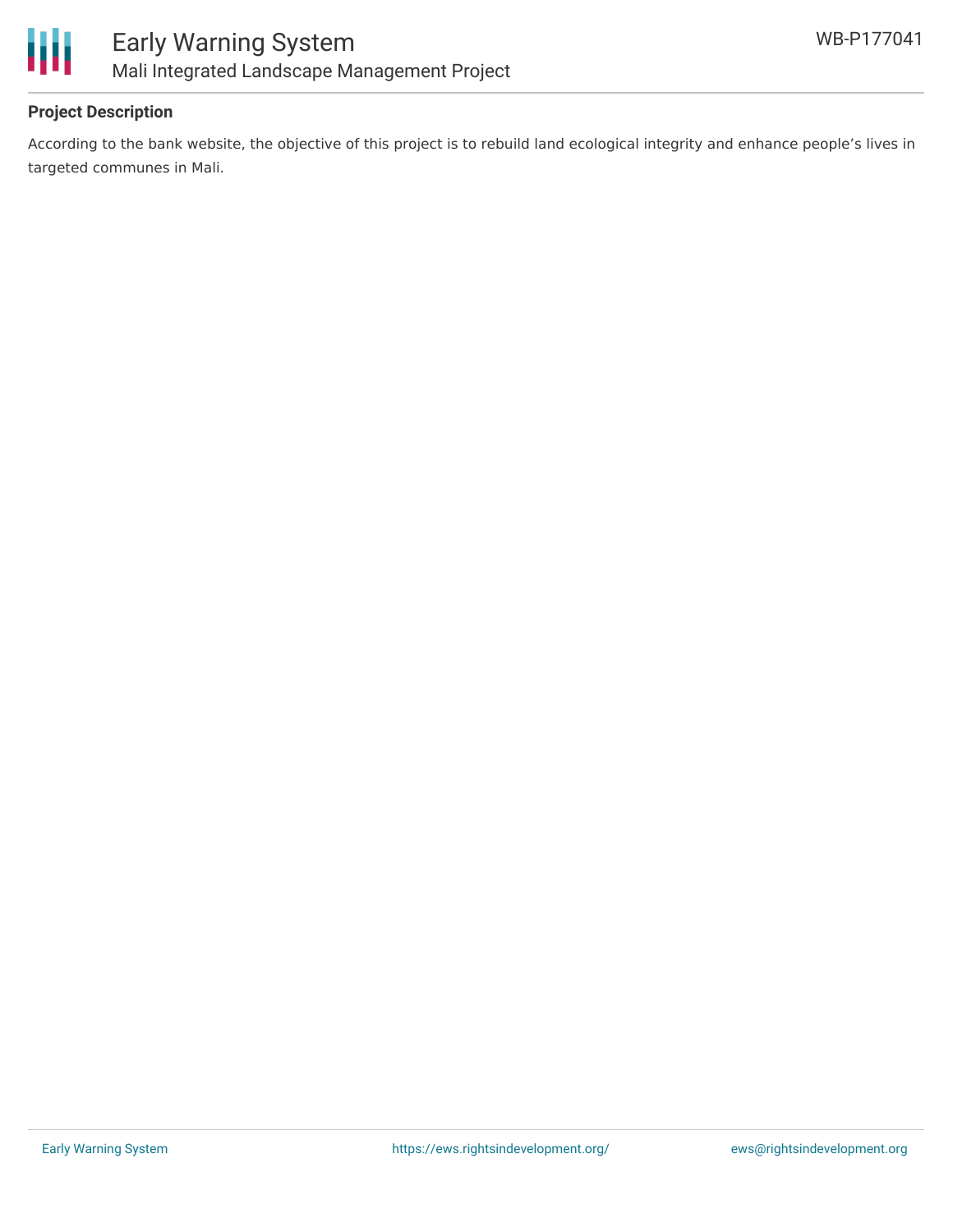

## **Investment Description**

World Bank (WB)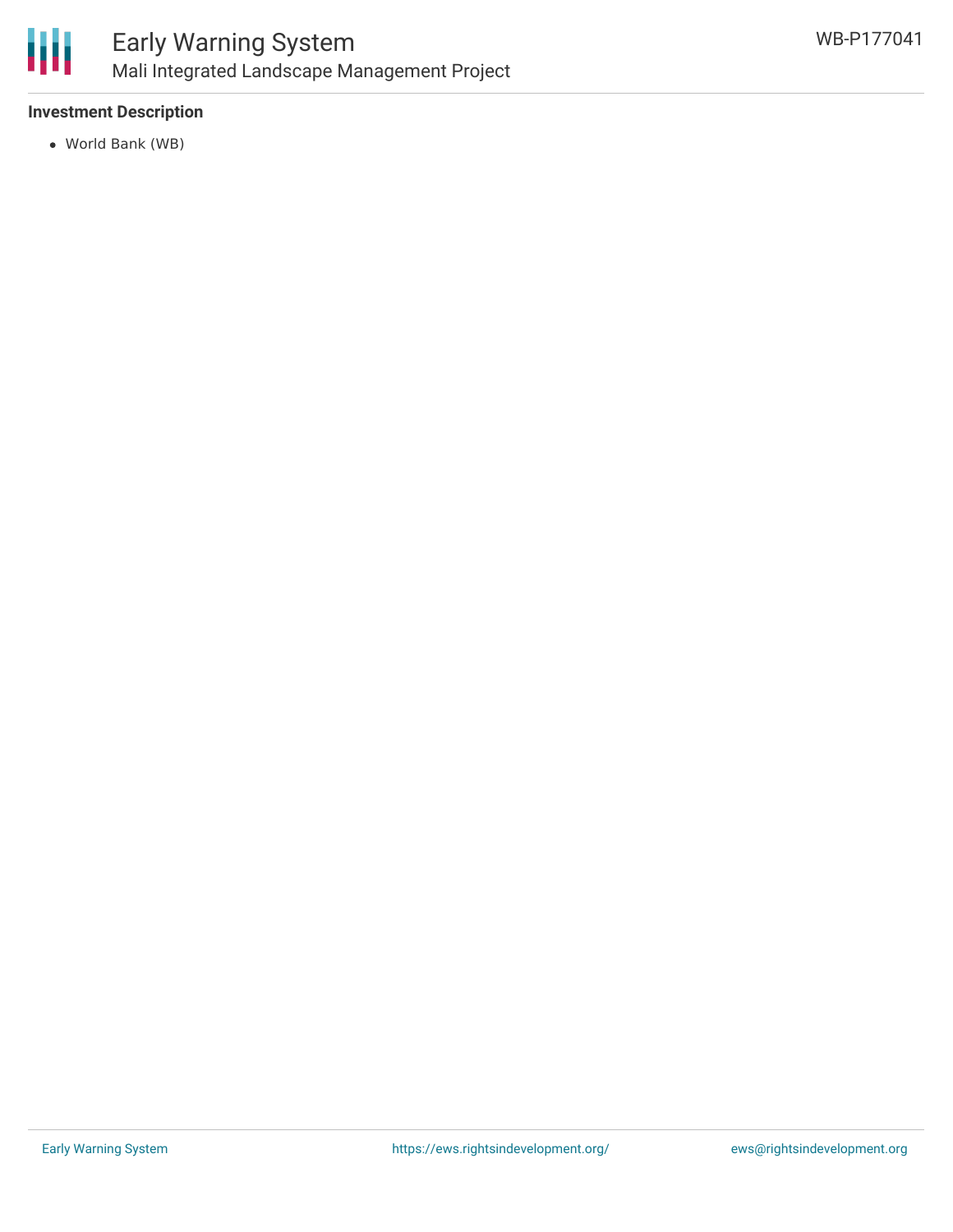### **Contact Information**

#### ACCESS TO INFORMATION

To submit an information request for project information, you will have to create an account to access the Access to Information request form. You can learn more about this process at: https://www.worldbank.org/en/access-toinformation/request-submission

### ACCOUNTABILITY MECHANISM OF THE WORLD BANK

The World Bank Inspection Panel is the independent complaint mechanism and fact-finding body for people who believe they are likely to be, or have been, adversely affected by a World Bank-financed project. If you submit a complaint to the Inspection Panel, they may investigate to assess whether the World Bank is following its own policies and procedures for preventing harm to people or the environment. You can contact the Inspection Panel or submit a complaint by emailing ipanel@worldbank.org. Information on how to file a complaint and a complaint request form are available at: https://www.inspectionpanel.org/how-tofile-complaint